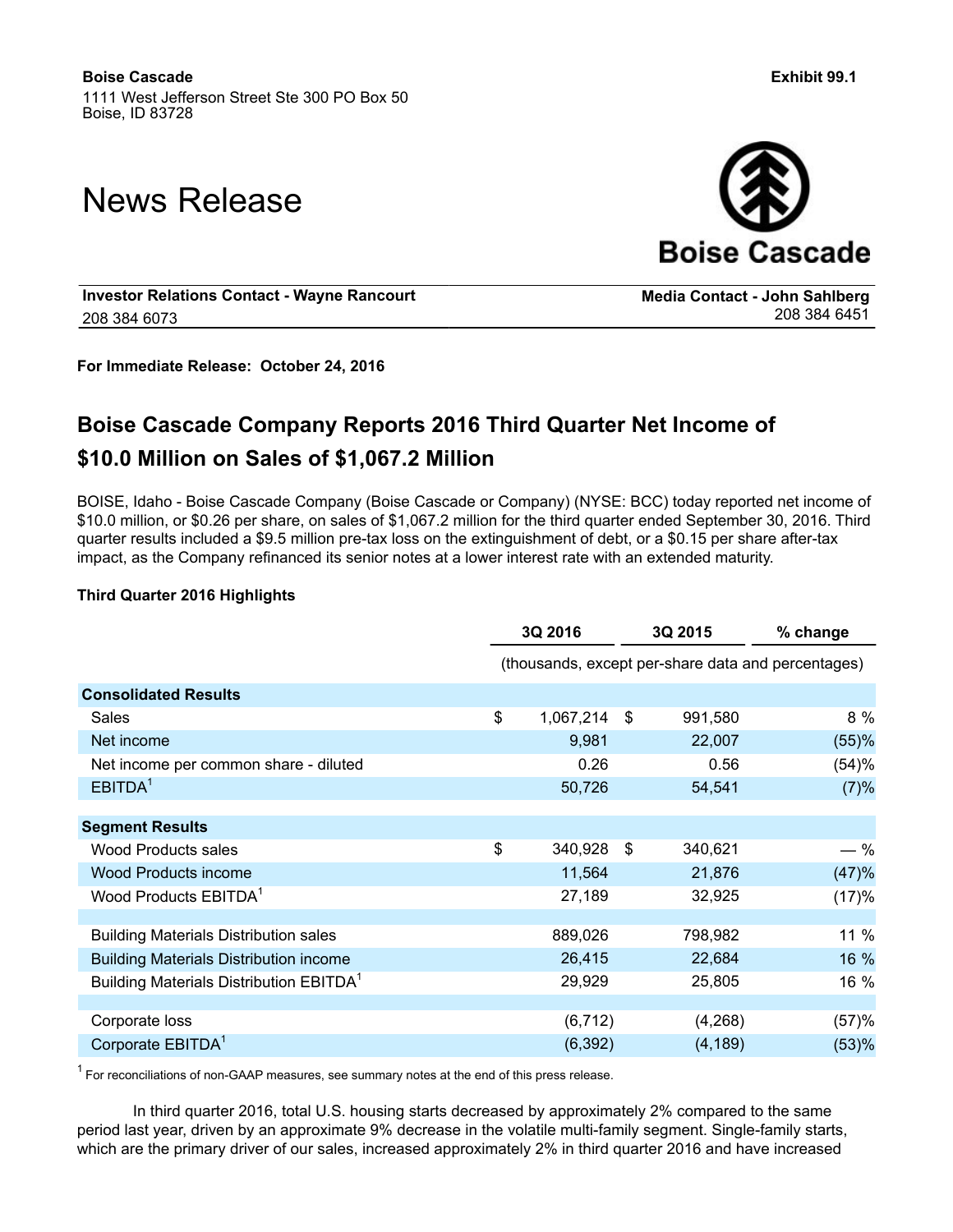approximately 9% on a year-to-date basis. Total U.S. housing starts from the October 2016 Blue Chip consensus forecast for 2016 and 2017 reflect 1.18 million and 1.28 million, respectively, or expected annual increases of 6% and 8%.

"Both of our businesses executed well during the quarter," stated Tom Corrick, CEO. "Our distribution business posted another outstanding quarter. In our manufacturing business, elevated oriented strand board costs used in the manufacture of I-joists, planned downtime in plywood, along with ramp-up and transition activities at the recently acquired Thorsby and Roxboro engineered wood products facilities, have and will continue to negatively impact our near-term results. However, we have made great progress on key capital projects, including the restart of laminated veneer lumber production at Roxboro and the recently completed dryer projects at our Florien, Louisiana and Chester, South Carolina plywood operations. These projects leave us well positioned as we look forward to the 2017 building season."

#### **Wood Products**

Sales, including sales to Building Materials Distribution (BMD), increased \$0.3 million to \$340.9 million for the three months ended September 30, 2016, from \$340.6 million for the three months ended September 30, 2015. The slight increase in sales was driven primarily by increases in sales volumes of laminated veneer lumber and Ijoists (collectively EWP). These EWP volume increases were due primarily to our acquisition of two engineered wood products facilities on March 31, 2016, as well as improved single-family housing starts. These increases were offset by decreases in plywood and lumber sales volumes compared to the year ago quarter. Sales prices for EWP, plywood, and lumber were relatively flat compared with the same period in the prior year.

Wood Products segment income decreased \$10.3 million to \$11.6 million for the three months ended September 30, 2016, from \$21.9 million for the three months ended September 30, 2015. The decline in income was due primarily higher oriented strand board costs used in the manufacture of I-joists, as well as higher conversion costs resulting from lower plywood and lumber sales volumes. In addition, depreciation and amortization expense increased \$4.6 million due primarily to the acquisition of two EWP facilities on March 31, 2016, and other capital expenditures.

Comparative average net selling prices and sales volume changes for EWP, plywood, and lumber are as follows:

|                                   | 3Q 2016 vs. 3Q 2015 | 3Q 2016 vs. 2Q 2016 |
|-----------------------------------|---------------------|---------------------|
| <b>Average Net Selling Prices</b> |                     |                     |
| LVL                               | $-\%$               | (1)%                |
| I-joists                          | (1)%                | (3)%                |
| Plywood                           | 2%                  | 6%                  |
| Lumber                            | $1\%$               | 4%                  |
| <b>Sales Volumes</b>              |                     |                     |
| <b>LVL</b>                        | 17%                 | (4)%                |
| I-joists                          | 8%                  | (5)%                |
| Plywood                           | (7)%                | 2%                  |
| Lumber                            | (16)%               | (7)%                |

#### **Building Materials Distribution**

Sales increased \$90.0 million, or 11%, to \$889.0 million for the three months ended September 30, 2016, from \$799.0 million for the three months ended September 30, 2015. Compared with the same quarter in the prior year, the overall increase in sales was driven by sales volume and sales price increases of 8% and 3%, respectively. By product line, commodity sales increased 15%, general line product sales increased 7%, and sales of EWP (substantially all of which are sourced through our Wood Products segment) increased 11%.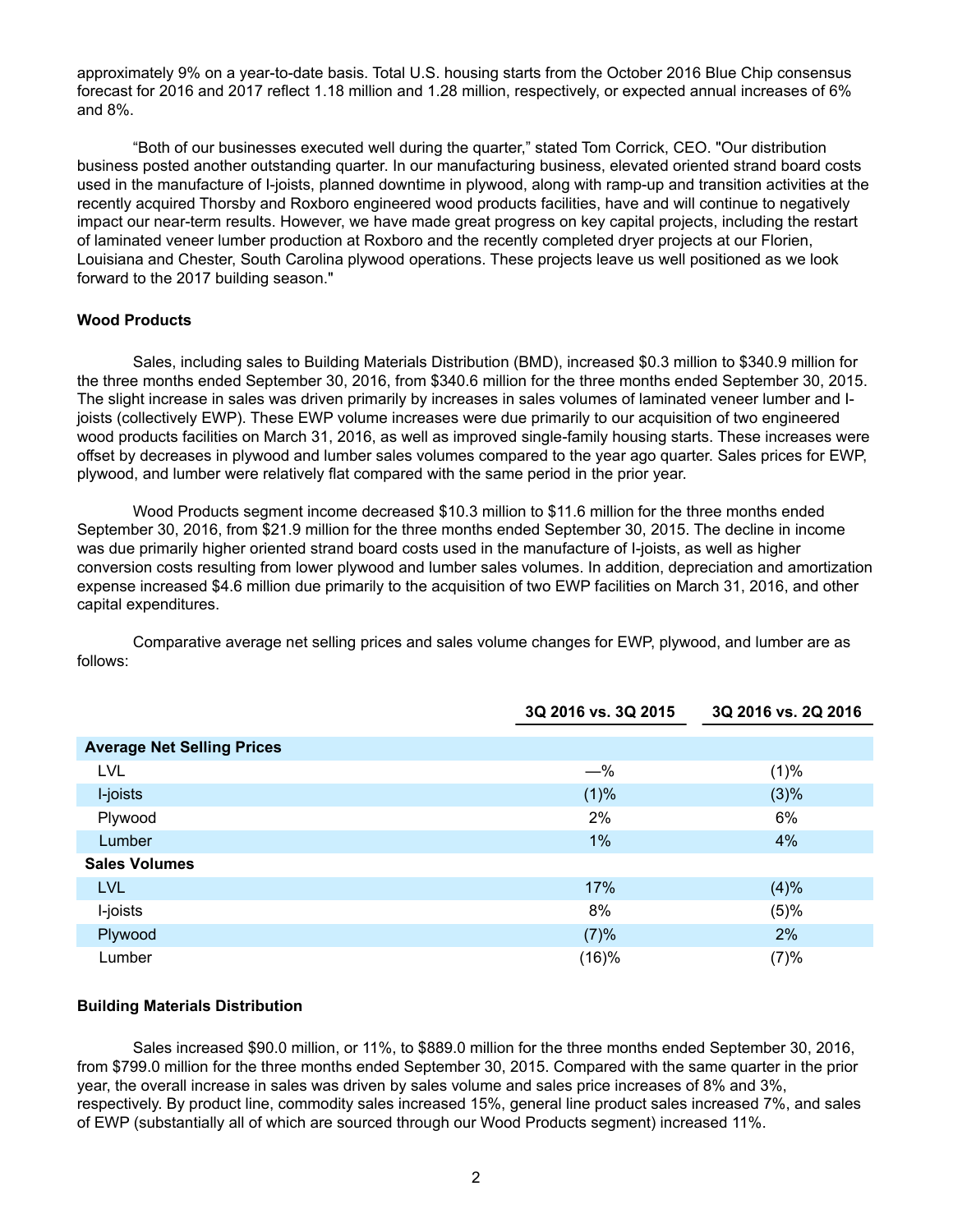BMD segment income increased \$3.7 million to \$26.4 million for the three months ended September 30, 2016, from \$22.7 million for the three months ended September 30, 2015. The increase in income was driven primarily by a higher gross margin of \$10.8 million generated from a sales increase of 11%, offset partially by increased selling and distribution expenses and general and administrative expenses of \$6.1 million and \$1.0 million, respectively.

#### **Corporate and Other**

Segment loss was \$6.7 million for the three months ended September 30, 2016, compared with \$4.3 million for the three months ended September 30, 2015. The change was due primarily to higher incentive compensation costs, professional fees, and pension expense.

#### **Balance Sheet**

Boise Cascade ended the third quarter with \$131.2 million of cash and cash equivalents and \$122.9 million of restricted cash deposits with the trustee for its 6.375% senior notes (2020 Notes). At September 30, 2016, we had \$354.8 million of undrawn committed bank line availability, for total available liquidity (cash and cash equivalents and undrawn committed bank line availability) of \$486.0 million. The Company reported \$581.6 million of outstanding debt at September 30, 2016.

On August 29, 2016, we issued \$350 million of 5.625% senior notes due September 1, 2024 (2024 Notes). In connection with the 2024 Notes issuance, we commenced a tender offer to purchase any and all of our \$300.0 million aggregate principal amount of 2020 Notes then outstanding. Concurrently, we accepted for purchase an aggregate principal amount of \$184.5 million of the 2020 Notes that were tendered. In connection with these transactions, we recognized a pre-tax loss on the extinguishment of debt of \$9.5 million during the third quarter of 2016. On August 29, 2016, we irrevocably deposited \$122.9 million of cash with the trustee of our 2020 Notes to pay the remaining \$115.5 million principal amount, call premium, and all interest payable on November 1, 2016. Accordingly, we expect to recognize an additional pre-tax loss on the extinguishment of debt of \$4.8 million in the fourth quarter of 2016.

#### **Outlook**

The Company expects its capital expenditures during 2016 to be \$85-\$95 million, inclusive of capital spending associated with the recently acquired EWP facilities. During 2017, the Company expects its capital expenditures to be \$70-\$80 million.

We expect to experience seasonally slower demand in fourth quarter 2016. On an annual basis, housing starts in the U.S. continue to show modest improvement and we remain optimistic that the improvement in demand for our products will continue as household formation rates and residential construction recover. We expect to manage our production levels to our sales demand, which will likely result in operating some of our facilities below their capacity, and could also include temporary plant curtailments in our plywood operations. In addition, maintenance related capital projects at our plywood plant in Chester, South Carolina, will cause that facility to be down for approximately one month during the fourth quarter. Future commodity product pricing could be volatile in response to industry operating rates, net import and export activity, inventory levels in our distribution channels, and seasonal demand patterns.

#### **About Boise Cascade**

Boise Cascade Company is one of the largest producers of engineered wood products and plywood in North America and a leading U.S. wholesale distributor of building products. For more information, please visit our website at www.bc.com.

#### **Webcast and Conference Call**

Boise Cascade will host a webcast and conference call on Monday, October 24, at 11 a.m. Eastern, at which time we will review the Company's third quarter.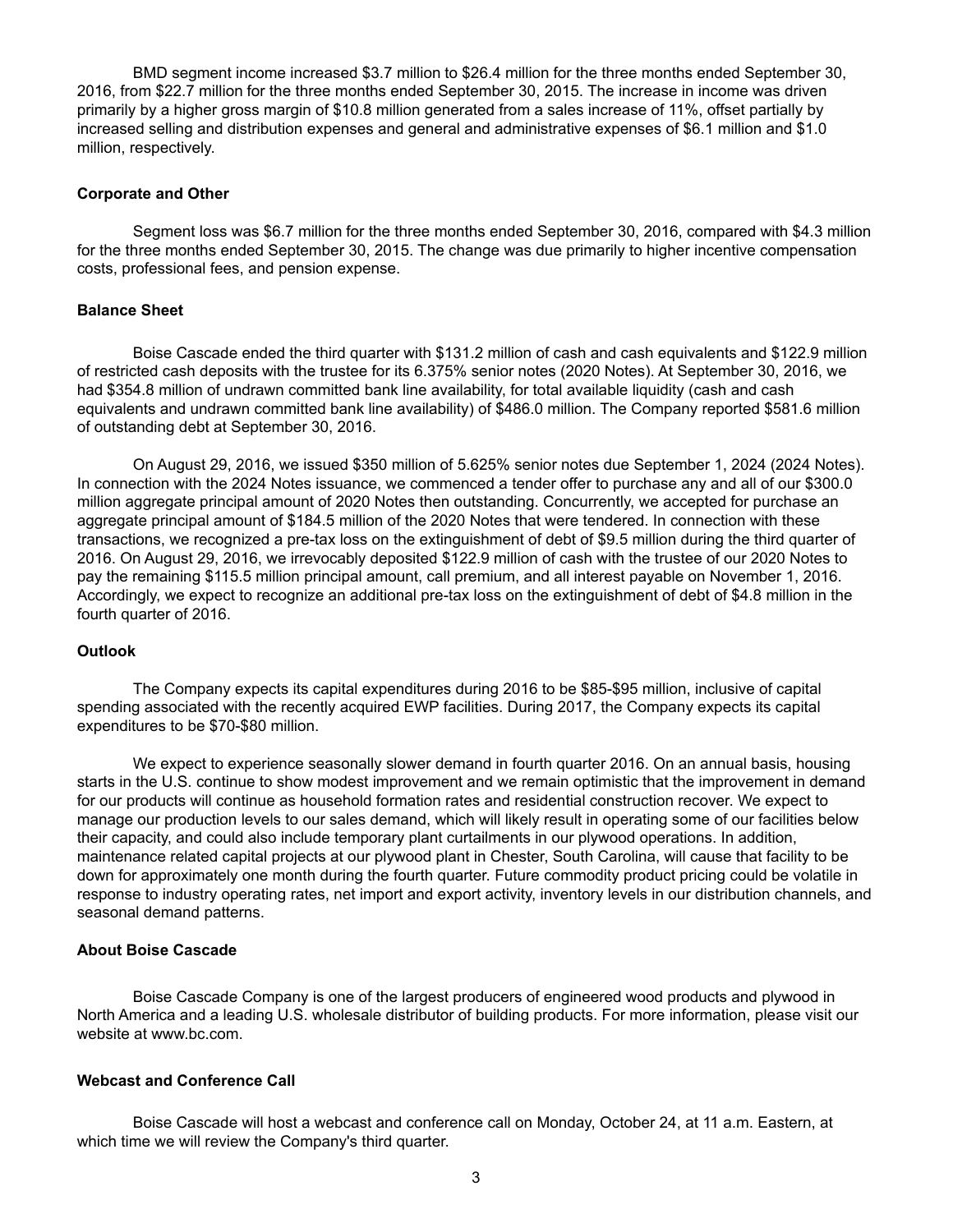You can join the webcast through our website by going to www.bc.com and clicking on the Event Calendar link under the Investor Relations heading. Please go to the website at least 15 minutes before the start of the webcast to register. To join the conference call, dial 844-795-4410 (international callers should dial 661-378-9637), participant passcode 99522546, at least 10 minutes before the start of the call.

The archived webcast will be available in the Investor Relations section of our website. A replay of the conference call will be available from Monday, October 24, at 2 p.m. Eastern through Monday, October 31, at 2 p.m. Eastern. Replay numbers are 855-859-2056 for U.S. calls and 404-537-3406 for international calls, and the passcode will be 99522546.

#### **Basis of Presentation**

We refer to the term EBITDA in this earnings release as a supplemental measure of our performance and liquidity that is not required by or presented in accordance with generally accepted accounting principles in the United States ("GAAP"). We define EBITDA as income before interest (interest expense, interest income, change in fair value of interest rate swaps, and loss on extinguishment of debt), income taxes, and depreciation and amortization.

EBITDA is the primary measure used by our management to evaluate segment operating performance and to decide how to allocate resources to segments. We believe EBITDA is useful to investors because it provides a means to evaluate the operating performance of our segments and our Company on an ongoing basis using criteria that are used by our management and because it is frequently used by investors and other interested parties when comparing companies in our industry that have different financing and capital structures and/or tax rates. We believe EBITDA is a meaningful measure because it presents a transparent view of our recurring operating performance and allows management to readily view operating trends, perform analytical comparisons, and identify strategies to improve operating performance. EBITDA, however, is not a measure of our liquidity or financial performance under GAAP and should not be considered as an alternative to net income, income from operations, or any other performance measure derived in accordance with GAAP or as an alternative to cash flow from operating activities as a measure of our liquidity. The use of EBITDA instead of net income or segment income (loss) has limitations as an analytical tool, including the inability to determine profitability; the exclusion of interest expense, interest income, and associated significant cash requirements; and the exclusion of depreciation and amortization, which represent unavoidable operating costs. Management compensates for these limitations by relying on our GAAP results. Our measure of EBITDA is not necessarily comparable to other similarly titled captions of other companies due to potential inconsistencies in the methods of calculation.

#### **Forward-Looking Statements**

This news release contains statements that are "forward looking" within the Private Securities Litigation Reform Act of 1995. These statements speak only as of the date of this press release. While they are based on the current expectations and beliefs of management, they are subject to a number of uncertainties and assumptions that could cause actual results to differ from the expectations expressed in this release.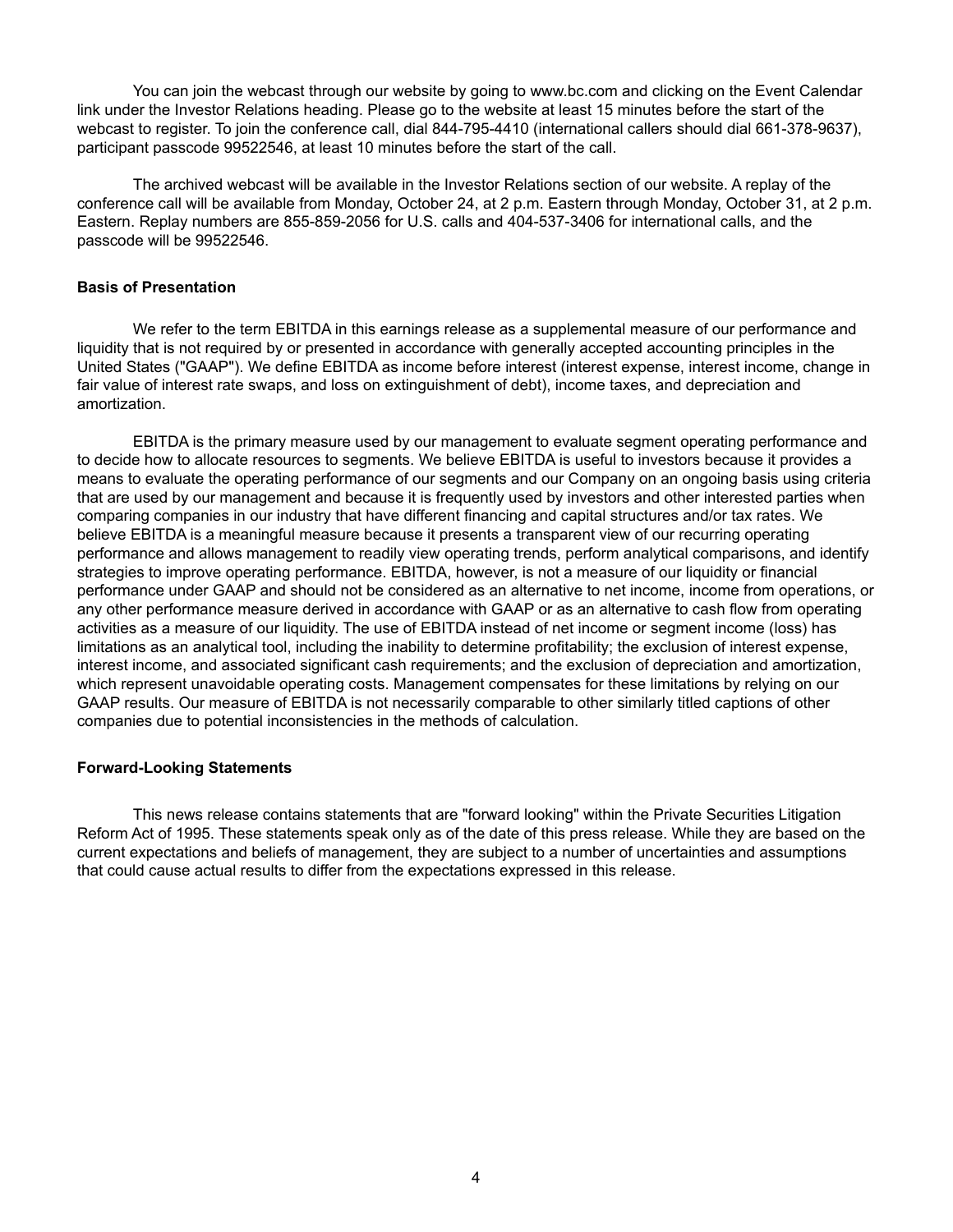## **Boise Cascade Company Consolidated Statements of Operations**

(unaudited, in thousands, except per-share data)

|                                                |      |              |               | <b>Three Months Ended</b> | <b>Nine Months Ended</b> |                 |      |              |    |             |
|------------------------------------------------|------|--------------|---------------|---------------------------|--------------------------|-----------------|------|--------------|----|-------------|
|                                                |      | September 30 |               |                           |                          | <b>June 30,</b> |      | September 30 |    |             |
|                                                |      | 2016         |               | 2015                      |                          | 2016            |      | 2016         |    | 2015        |
| <b>Sales</b>                                   |      | \$1,067,214  | \$            | 991,580                   |                          | \$1,043,773     |      | \$2,991,682  |    | \$2,756,880 |
|                                                |      |              |               |                           |                          |                 |      |              |    |             |
| <b>Costs and expenses</b>                      |      |              |               |                           |                          |                 |      |              |    |             |
| Materials, labor, and other operating          |      |              |               |                           |                          |                 |      |              |    |             |
| expenses (excluding depreciation)              |      | 922,101      |               | 854,134                   |                          | 894,715         |      | 2,586,360    |    | 2,383,756   |
| Depreciation and amortization                  |      | 19,459       |               | 14,249                    |                          | 18,552          |      | 53,249       |    | 41,117      |
| Selling and distribution expenses              |      | 80,026       |               | 72,668                    |                          | 76,855          |      | 224,922      |    | 202,802     |
| General and administrative expenses            |      | 14,367       |               | 11,345                    |                          | 15,612          |      | 46,031       |    | 35,371      |
| Other (income) expense, net                    |      | (46)         |               | (1,256)                   |                          | 172             |      | (1, 459)     |    | (1,653)     |
|                                                |      | 1,035,907    |               | 951,140                   |                          | 1,005,906       |      | 2,909,103    |    | 2,661,393   |
|                                                |      |              |               |                           |                          |                 |      |              |    |             |
| Income from operations                         |      | 31,307       |               | 40,440                    |                          | 37,867          |      | 82,579       |    | 95,487      |
|                                                |      |              |               |                           |                          |                 |      |              |    |             |
| Foreign currency exchange gain (loss)          |      | (40)         |               | (148)                     |                          | 28              |      | 186          |    | (214)       |
| Interest expense                               |      | (7, 135)     |               | (5, 729)                  |                          | (6, 427)        |      | (19, 364)    |    | (16, 801)   |
| Interest income                                |      | 60           |               | 73                        |                          | 27              |      | 236          |    | 221         |
| Change in fair value of interest rate swaps    |      | 836          |               |                           |                          | (1,532)         |      | (765)        |    |             |
| Loss on extinguishment of debt                 |      | (9, 525)     |               |                           |                          |                 |      | (9,525)      |    |             |
|                                                |      | (15, 804)    |               | (5,804)                   |                          | (7,904)         |      | (29, 232)    |    | (16, 794)   |
|                                                |      |              |               |                           |                          |                 |      |              |    |             |
| Income before income taxes                     |      | 15,503       |               | 34,636                    |                          | 29,963          |      | 53,347       |    | 78,693      |
| Income tax provision                           |      | (5, 522)     |               | (12, 629)                 |                          | (10, 735)       |      | (19, 188)    |    | (28, 839)   |
| <b>Net income</b>                              | \$   | 9,981        | \$            | 22,007                    | \$                       | 19,228          | \$   | 34,159       | \$ | 49,854      |
|                                                |      |              |               |                           |                          |                 |      |              |    |             |
| Weighted average common shares<br>outstanding: |      |              |               |                           |                          |                 |      |              |    |             |
| <b>Basic</b>                                   |      | 38,814       |               | 39,127                    |                          | 38,814          |      | 38,827       |    | 39,372      |
| <b>Diluted</b>                                 |      | 39,120       |               | 39,240                    |                          | 38,972          |      | 38,950       |    | 39,473      |
|                                                |      |              |               |                           |                          |                 |      |              |    |             |
| Net income per common share:                   |      |              |               |                           |                          |                 |      |              |    |             |
| <b>Basic</b>                                   | \$   | 0.26         | $\frac{1}{2}$ | 0.56                      | \$                       | 0.50            | \$   | 0.88         | \$ | 1.27        |
| <b>Diluted</b>                                 | $\,$ | 0.26         | $\frac{1}{2}$ | 0.56                      | $\boldsymbol{\theta}$    | 0.49            | $\,$ | 0.88         | \$ | 1.26        |
|                                                |      |              |               |                           |                          |                 |      |              |    |             |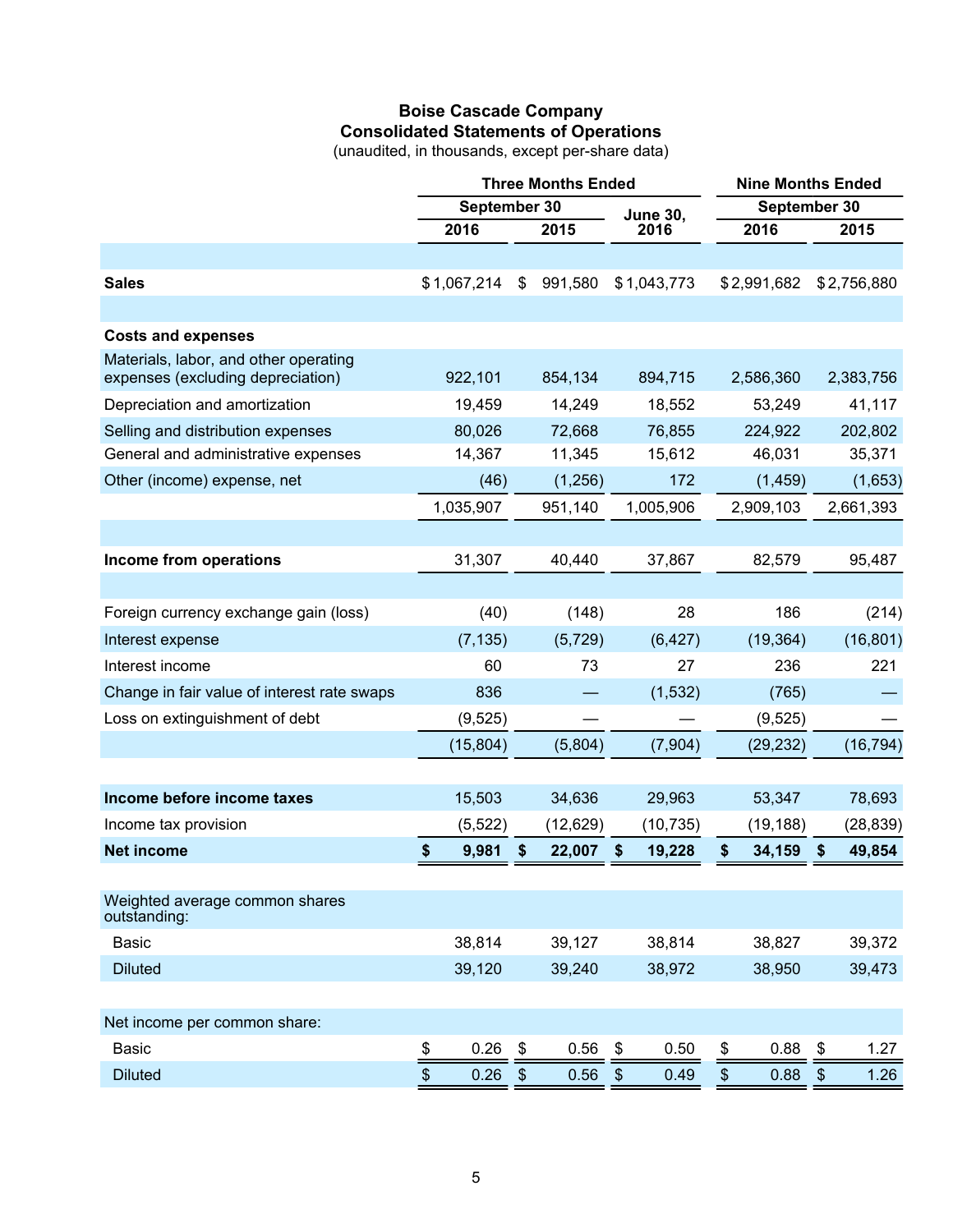## **Wood Products Segment Statements of Operations**

(unaudited, in thousands, except percentages)

|                                                                            |              | <b>Three Months Ended</b> |                       | <b>Nine Months Ended</b> |           |  |  |
|----------------------------------------------------------------------------|--------------|---------------------------|-----------------------|--------------------------|-----------|--|--|
|                                                                            |              | September 30              | <b>June 30,</b>       | September 30             |           |  |  |
|                                                                            | 2016         | 2015                      | 2016                  | 2016                     | 2015      |  |  |
|                                                                            |              |                           |                       |                          |           |  |  |
| <b>Segment sales</b>                                                       | \$340,928    | \$340,621                 | \$346,358             | \$990,743                | \$989,806 |  |  |
|                                                                            |              |                           |                       |                          |           |  |  |
| <b>Costs and expenses</b>                                                  |              |                           |                       |                          |           |  |  |
| Materials, labor, and other operating<br>expenses (excluding depreciation) | 302,667      | 299,744                   | 303,803               | 880,412                  | 864,440   |  |  |
| Depreciation and amortization                                              | 15,625       | 11,049                    | 14,769                | 42,028                   | 32,181    |  |  |
| Selling and distribution expenses                                          | 7,594        | 6,465                     | 8,108                 | 23,077                   | 20,170    |  |  |
| General and administrative expenses                                        | 2,978        | 2,456                     | 3,173                 | 12,249                   | 7,482     |  |  |
| Other (income) expense, net                                                | 500          | (969)                     | 196                   | (781)                    | (951)     |  |  |
|                                                                            | 329,364      | 318,745                   | 330,049               | 956,985                  | 923,322   |  |  |
|                                                                            |              |                           |                       |                          |           |  |  |
| <b>Segment income</b>                                                      | 11,564<br>\$ | \$21,876                  | 16,309<br>\$          | 33,758<br>\$             | \$66,484  |  |  |
|                                                                            |              |                           |                       |                          |           |  |  |
|                                                                            |              |                           | (percentage of sales) |                          |           |  |  |
|                                                                            |              |                           |                       |                          |           |  |  |
| <b>Segment sales</b>                                                       | 100.0%       | 100.0 %                   | 100.0%                | 100.0 %                  | 100.0 %   |  |  |
|                                                                            |              |                           |                       |                          |           |  |  |
| <b>Costs and expenses</b>                                                  |              |                           |                       |                          |           |  |  |
| Materials, labor, and other operating<br>expenses (excluding depreciation) | 88.8%        | 88.0 %                    | 87.7%                 | 88.9 %                   | 87.3 %    |  |  |
| Depreciation and amortization                                              | 4.6%         | 3.2%                      | 4.3%                  | 4.2 %                    | 3.3%      |  |  |
| Selling and distribution expenses                                          | 2.2%         | 1.9 %                     | 2.3%                  | 2.3%                     | 2.0%      |  |  |
| General and administrative expenses                                        | 0.9%         | 0.7%                      | 0.9%                  | 1.2%                     | 0.8%      |  |  |

Other (income) expense, net 0.1% (0.3 %) 0.1% (0.1 %)

**Segment income 3.4% 6.4 % 4.7% 3.4 % 6.7 %**

96.6% 93.6 % 95.3% 96.6 % 93.3 %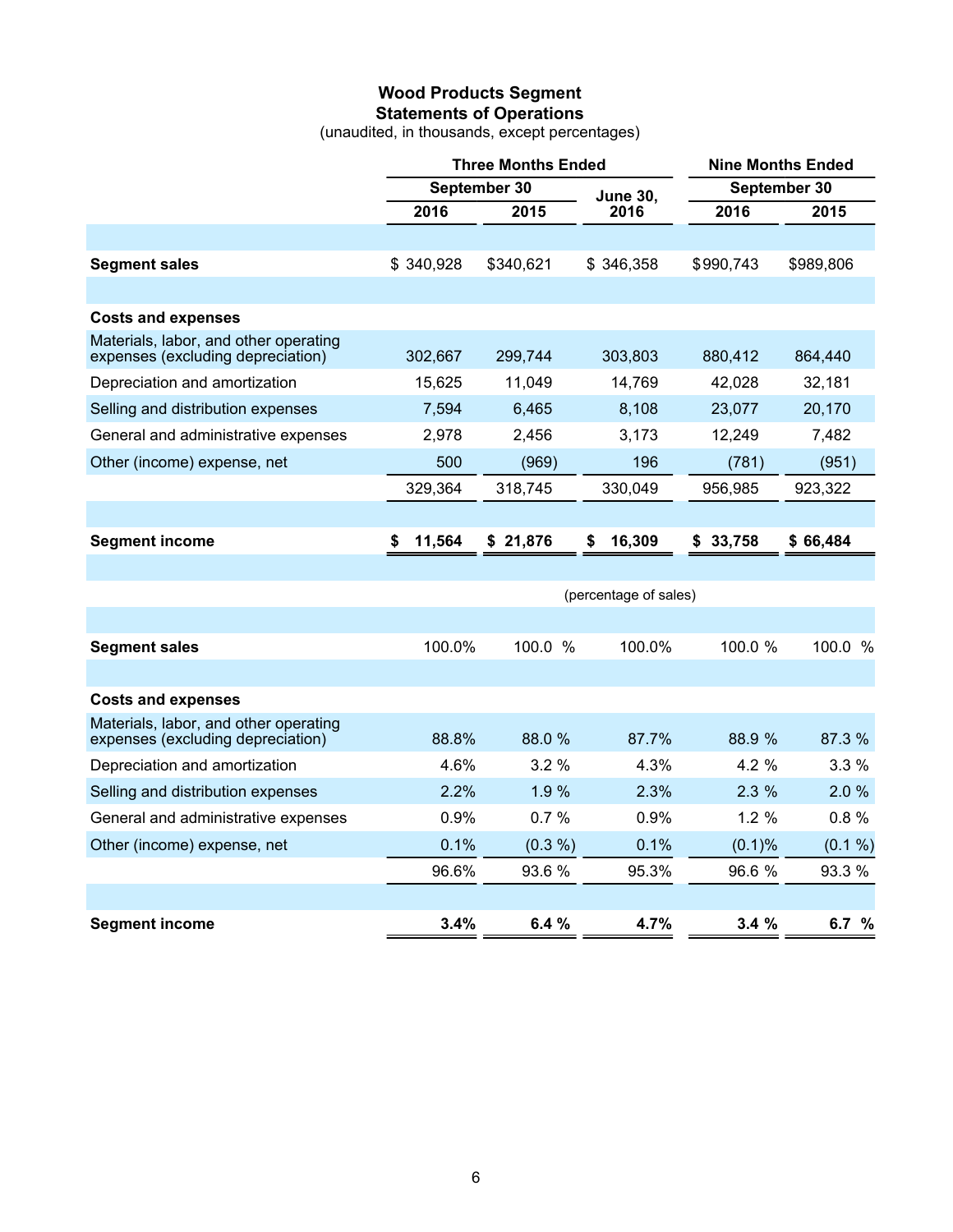## **Building Materials Distribution Segment Statements of Operations**

(unaudited, in thousands, except percentages)

|                                                                            |             | <b>Three Months Ended</b> |           |              | <b>Nine Months Ended</b> |
|----------------------------------------------------------------------------|-------------|---------------------------|-----------|--------------|--------------------------|
|                                                                            |             | September 30              | June 30   |              | September 30             |
|                                                                            | 2016        | 2015                      | 2016      | 2016         | 2015                     |
|                                                                            |             |                           |           |              |                          |
| <b>Segment sales</b>                                                       | \$889,026   | \$798,982                 | \$850,042 | \$2,456,322  | \$2,183,965              |
|                                                                            |             |                           |           |              |                          |
| <b>Costs and expenses</b>                                                  |             |                           |           |              |                          |
| Materials, labor, and other operating<br>expenses (excluding depreciation) | 781,978     | 702,759                   | 743,700   | 2,161,456    | 1,935,623                |
| Depreciation and amortization                                              | 3,514       | 3,121                     | 3,354     | 10,103       | 8,734                    |
| Selling and distribution expenses                                          | 72,237      | 66,183                    | 68,574    | 201,313      | 181,743                  |
| General and administrative expenses                                        | 5,451       | 4,421                     | 5,356     | 15,310       | 12,660                   |
| Other (income) expense, net                                                | (569)       | (186)                     | (59)      | (765)        | (401)                    |
|                                                                            | 862,611     | 776,298                   | 820,925   | 2,387,417    | 2,138,359                |
|                                                                            |             |                           |           |              |                          |
| <b>Segment income</b>                                                      | 26,415<br>S | \$22,684                  | \$29,117  | \$<br>68,905 | \$<br>45,606             |
|                                                                            |             |                           |           |              |                          |

|                                                                            | (percentage of sales) |         |         |         |         |  |  |  |  |  |  |
|----------------------------------------------------------------------------|-----------------------|---------|---------|---------|---------|--|--|--|--|--|--|
|                                                                            |                       |         |         |         |         |  |  |  |  |  |  |
| <b>Segment sales</b>                                                       | 100.0 %               | 100.0%  | 100.0%  | 100.0 % | 100.0 % |  |  |  |  |  |  |
|                                                                            |                       |         |         |         |         |  |  |  |  |  |  |
| <b>Costs and expenses</b>                                                  |                       |         |         |         |         |  |  |  |  |  |  |
| Materials, labor, and other operating<br>expenses (excluding depreciation) | 88.0 %                | 88.0 %  | 87.5%   | 88.0 %  | 88.6 %  |  |  |  |  |  |  |
| Depreciation and amortization                                              | $0.4\%$               | $0.4\%$ | $0.4\%$ | $0.4\%$ | 0.4%    |  |  |  |  |  |  |
| Selling and distribution expenses                                          | 8.1%                  | 8.3%    | 8.1%    | 8.2%    | 8.3 %   |  |  |  |  |  |  |
| General and administrative expenses                                        | 0.6%                  | $0.6\%$ | 0.6%    | $0.6\%$ | 0.6%    |  |  |  |  |  |  |
| Other (income) expense, net                                                | $(0.1)$ %             | $-$ %   | $-$ %   | $-$ %   | $-$ %   |  |  |  |  |  |  |
|                                                                            | 97.0 %                | 97.2 %  | 96.6 %  | 97.2 %  | 97.9 %  |  |  |  |  |  |  |
|                                                                            |                       |         |         |         |         |  |  |  |  |  |  |
| <b>Segment income</b>                                                      | 3.0%                  | 2.8%    | 3.4%    | 2.8%    | 2.1%    |  |  |  |  |  |  |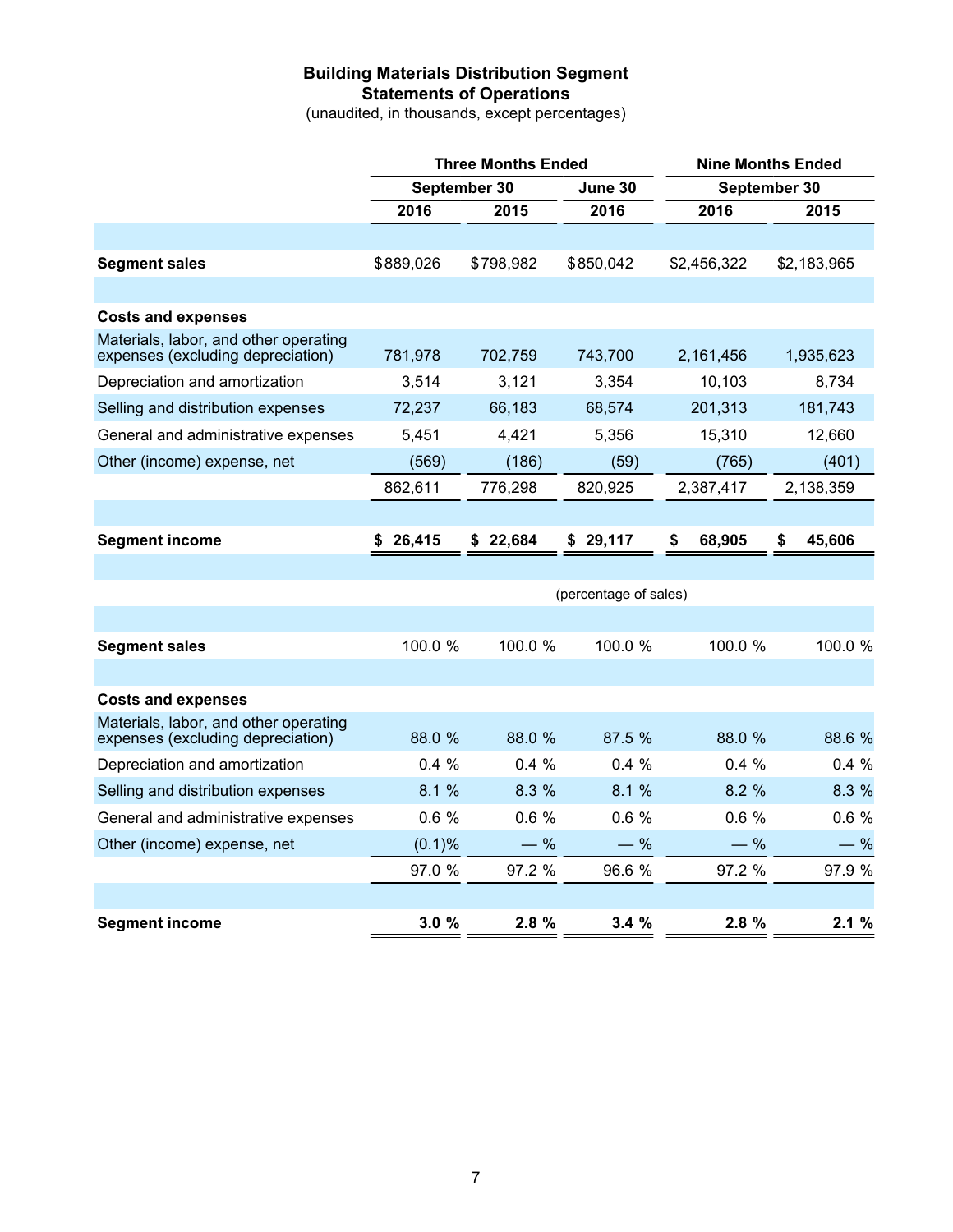## **Segment Information**

(unaudited, in thousands)

|                                             |                           |              |                | <b>Three Months Ended</b> |                         |                 | <b>Nine Months Ended</b> |              |                            |             |
|---------------------------------------------|---------------------------|--------------|----------------|---------------------------|-------------------------|-----------------|--------------------------|--------------|----------------------------|-------------|
|                                             |                           | September 30 |                |                           |                         | <b>June 30,</b> |                          | September 30 |                            |             |
|                                             |                           | 2016         |                | 2015                      |                         | 2016            | 2016                     |              |                            | 2015        |
| <b>Segment sales</b>                        |                           |              |                |                           |                         |                 |                          |              |                            |             |
| <b>Wood Products</b>                        | \$                        | 340,928      | \$             | 340,621                   | \$                      | 346,358         | \$                       | 990,743      | \$                         | 989,806     |
| <b>Building Materials Distribution</b>      |                           | 889,026      |                | 798,982                   |                         | 850,042         |                          | 2,456,322    |                            | 2,183,965   |
| Corporate and Other                         |                           | 74           |                |                           |                         | 103             |                          | 363          |                            |             |
| Intersegment eliminations                   |                           | (162, 814)   |                | (148, 023)                |                         | (152, 730)      |                          | (455, 746)   |                            | (416, 891)  |
|                                             |                           | \$1,067,214  | \$             | 991,580                   |                         | \$1,043,773     |                          | \$2,991,682  |                            | \$2,756,880 |
|                                             |                           |              |                |                           |                         |                 |                          |              |                            |             |
| <b>Segment income (loss)</b>                |                           |              |                |                           |                         |                 |                          |              |                            |             |
| <b>Wood Products</b>                        | $\boldsymbol{\mathsf{S}}$ | 11,564       | $\mathfrak{S}$ | 21,876                    | $\mathcal{S}$           | 16,309          | $\mathbb{S}$             | 33,758       | $\mathcal{S}$              | 66,484      |
| <b>Building Materials Distribution</b>      |                           | 26,415       |                | 22,684                    |                         | 29,117          |                          | 68,905       |                            | 45,606      |
| Corporate and Other                         |                           | (6, 712)     |                | (4,268)                   |                         | (7, 531)        |                          | (19, 898)    |                            | (16, 817)   |
|                                             |                           | 31,267       |                | 40,292                    |                         | 37,895          |                          | 82,765       |                            | 95,273      |
|                                             |                           |              |                |                           |                         |                 |                          |              |                            |             |
| Interest expense                            |                           | (7, 135)     |                | (5, 729)                  |                         | (6, 427)        |                          | (19, 364)    |                            | (16, 801)   |
| Interest income                             |                           | 60           |                | 73                        |                         | 27              |                          | 236          |                            | 221         |
| Change in fair value of interest rate swaps |                           | 836          |                |                           |                         | (1, 532)        |                          | (765)        |                            |             |
| Loss on extinguishment of debt              |                           | (9, 525)     |                |                           |                         |                 |                          | (9, 525)     |                            |             |
| Income before income taxes                  | \$                        | 15,503       | \$             | 34,636                    | \$                      | 29,963          | \$                       | 53,347       | \$                         | 78,693      |
|                                             |                           |              |                |                           |                         |                 |                          |              |                            |             |
| EBITDA (a)                                  |                           |              |                |                           |                         |                 |                          |              |                            |             |
| <b>Wood Products</b>                        | $\boldsymbol{\mathsf{S}}$ | 27,189       | $\frac{1}{2}$  | 32,925                    | $\sqrt[6]{\frac{1}{2}}$ | 31,078          | $\mathbb{S}$             | 75,786       | $\boldsymbol{\mathcal{S}}$ | 98,665      |
| <b>Building Materials Distribution</b>      |                           | 29,929       |                | 25,805                    |                         | 32,471          |                          | 79,008       |                            | 54,340      |
| Corporate and Other                         |                           | (6, 392)     |                | (4, 189)                  |                         | (7, 102)        |                          | (18, 780)    |                            | (16, 615)   |
|                                             | \$                        | 50,726       | \$             | 54,541                    | \$                      | 56,447          | \$                       | 136,014      | \$                         | 136,390     |

See accompanying summary notes to consolidated financial statements and segment information.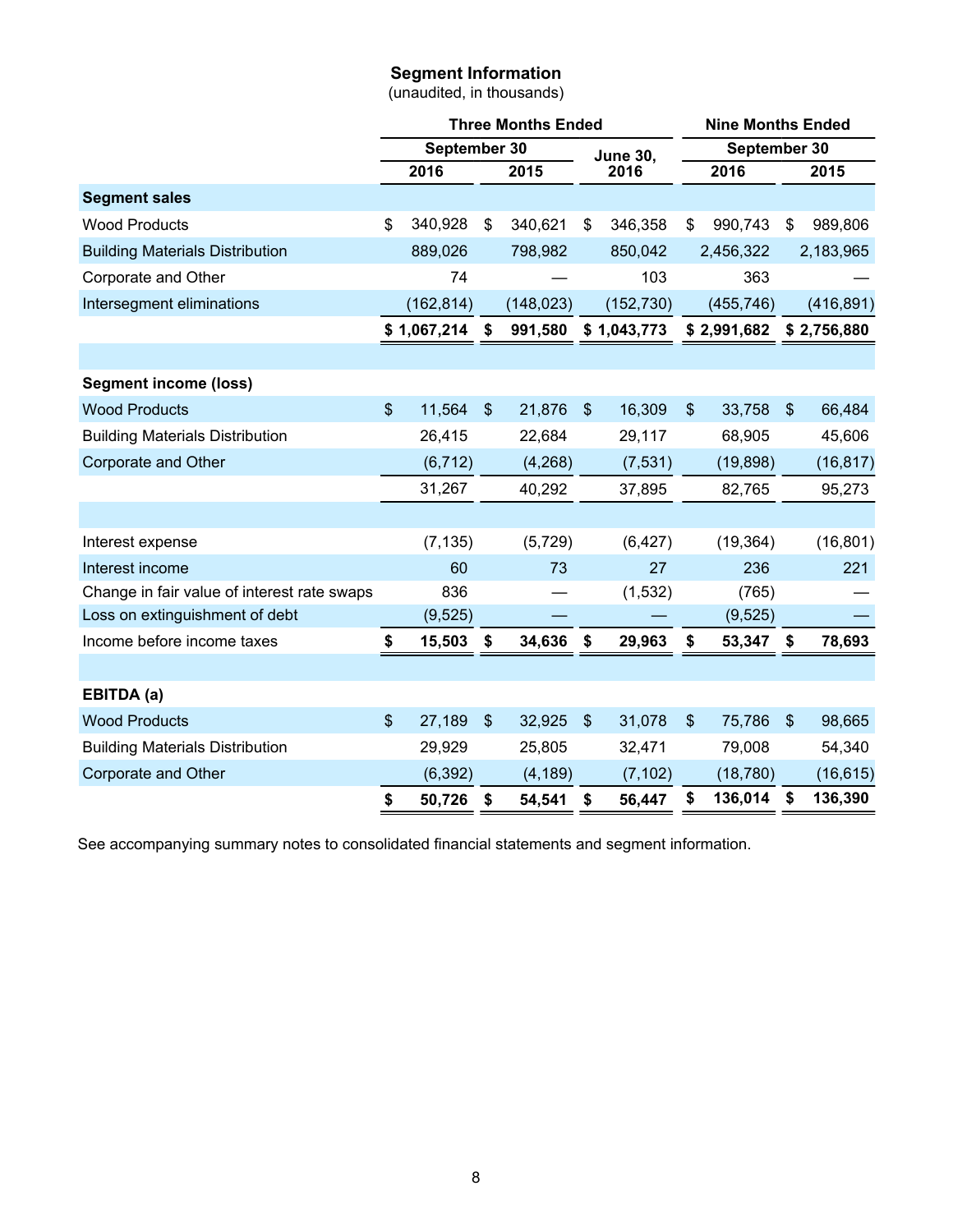## **Boise Cascade Company Consolidated Balance Sheets**

(unaudited, in thousands)

|                                               | September 30,<br>2016 |                | December 31,<br>2015 |
|-----------------------------------------------|-----------------------|----------------|----------------------|
| <b>ASSETS</b>                                 |                       |                |                      |
|                                               |                       |                |                      |
| <b>Current</b>                                |                       |                |                      |
| Cash and cash equivalents                     | \$<br>131,184         | $\mathfrak{S}$ | 184,496              |
| Restricted cash deposits with trustee         | 122,856               |                |                      |
| Receivables                                   |                       |                |                      |
| Trade, less allowances of \$1,388 and \$1,734 | 263,199               |                | 187,138              |
| Related parties                               | 439                   |                | 1,065                |
| Other                                         | 8,687                 |                | 10,861               |
| Inventories                                   | 451,056               |                | 384,857              |
| Prepaid expenses and other                    | 9,842                 |                | 17,153               |
| <b>Total current assets</b>                   | 987,263               |                | 785,570              |
|                                               |                       |                |                      |
| Property and equipment, net                   | 557,213               |                | 402,666              |
| <b>Timber deposits</b>                        | 11,545                |                | 15,848               |
| Goodwill                                      | 55,433                |                | 21,823               |
| Intangible assets, net                        | 15,720                |                | 10,090               |
| Other assets                                  | 11,631                |                | 12,609               |
| <b>Total assets</b>                           | \$<br>1,638,805       | \$             | 1,248,606            |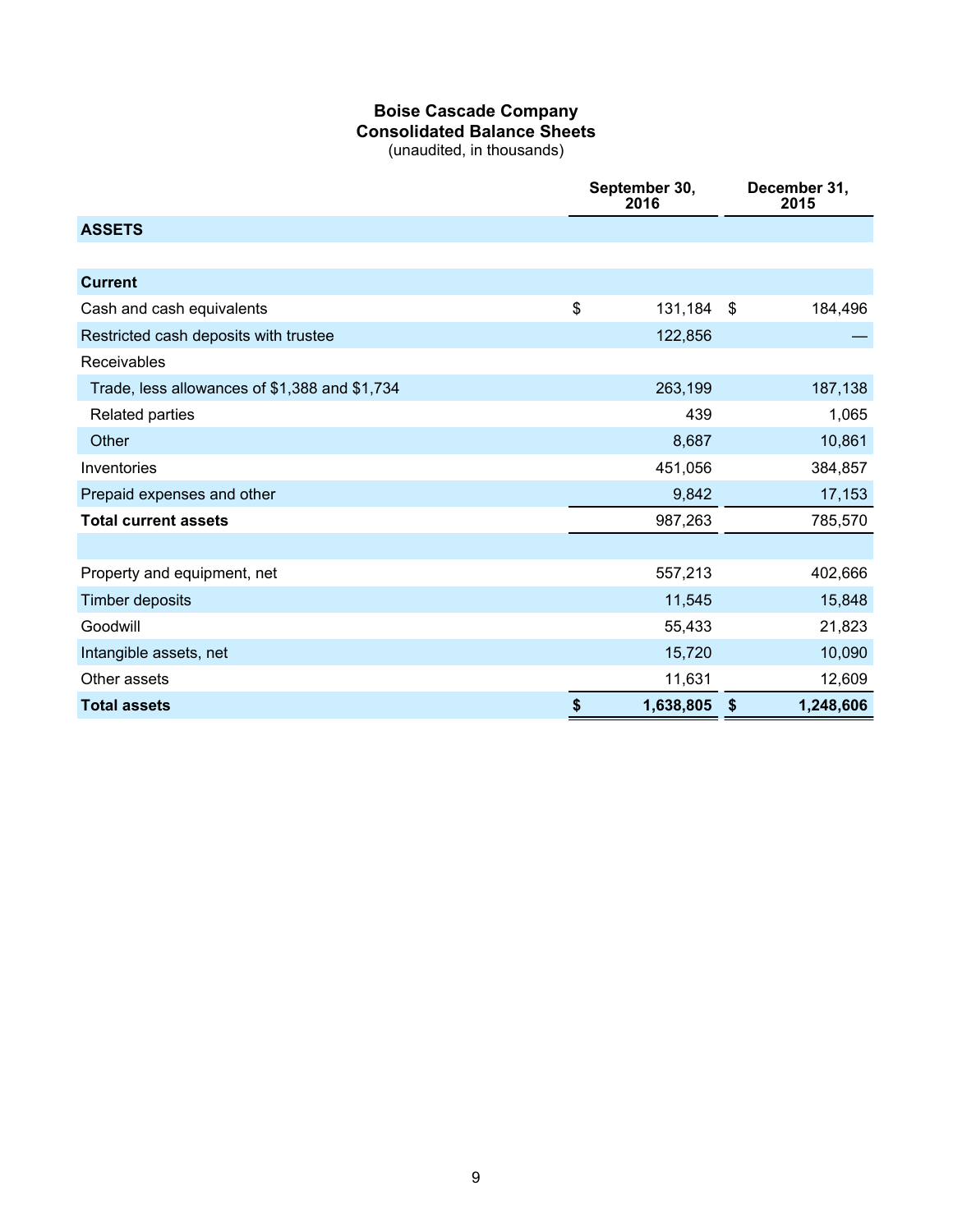## **Boise Cascade Company Consolidated Balance Sheets (continued)**

(unaudited, in thousands, except per-share data)

|                                                                                                                       | September 30,<br>2016 |            |                           | December 31,<br>2015 |  |  |
|-----------------------------------------------------------------------------------------------------------------------|-----------------------|------------|---------------------------|----------------------|--|--|
| <b>LIABILITIES AND STOCKHOLDERS' EQUITY</b>                                                                           |                       |            |                           |                      |  |  |
|                                                                                                                       |                       |            |                           |                      |  |  |
| <b>Current</b>                                                                                                        |                       |            |                           |                      |  |  |
| Current portion of long-term debt                                                                                     | \$                    | 114,342    | $\boldsymbol{\mathsf{S}}$ |                      |  |  |
| Accounts payable                                                                                                      |                       |            |                           |                      |  |  |
| Trade                                                                                                                 |                       | 245,091    |                           | 159,029              |  |  |
| <b>Related parties</b>                                                                                                |                       | 2,176      |                           | 1,442                |  |  |
| <b>Accrued liabilities</b>                                                                                            |                       |            |                           |                      |  |  |
| Compensation and benefits                                                                                             |                       | 62,007     |                           | 54,712               |  |  |
| Interest payable                                                                                                      |                       | 4,998      |                           | 3,389                |  |  |
| Other                                                                                                                 |                       | 49,633     |                           | 40,078               |  |  |
| <b>Total current liabilities</b>                                                                                      |                       | 478,247    |                           | 258,650              |  |  |
|                                                                                                                       |                       |            |                           |                      |  |  |
| <b>Debt</b>                                                                                                           |                       |            |                           |                      |  |  |
| Long-term debt, less current portion                                                                                  |                       | 467,232    |                           | 344,589              |  |  |
|                                                                                                                       |                       |            |                           |                      |  |  |
| <b>Other</b>                                                                                                          |                       |            |                           |                      |  |  |
| Compensation and benefits                                                                                             |                       | 93,374     |                           | 93,355               |  |  |
| Other long-term liabilities                                                                                           |                       | 27,478     |                           | 17,342               |  |  |
|                                                                                                                       |                       | 120,852    |                           | 110,697              |  |  |
|                                                                                                                       |                       |            |                           |                      |  |  |
| <b>Commitments and contingent liabilities</b>                                                                         |                       |            |                           |                      |  |  |
|                                                                                                                       |                       |            |                           |                      |  |  |
| <b>Stockholders' equity</b>                                                                                           |                       |            |                           |                      |  |  |
| Preferred stock, \$0.01 par value per share; 50,000 shares authorized,<br>no shares issued and outstanding            |                       |            |                           |                      |  |  |
| Common stock, \$0.01 par value per share; 300,000 shares<br>authorized, 43,518 and 43,413 shares issued, respectively |                       | 435        |                           | 434                  |  |  |
| Treasury Stock, 4,767 and 4,587 shares at cost, respectively                                                          |                       | (126, 343) |                           | (123, 711)           |  |  |
| Additional paid-in capital                                                                                            |                       | 513,212    |                           | 508,066              |  |  |
| Accumulated other comprehensive loss                                                                                  |                       | (91, 885)  |                           | (93, 015)            |  |  |
| Retained earnings                                                                                                     |                       | 277,055    |                           | 242,896              |  |  |
| <b>Total stockholders' equity</b>                                                                                     |                       | 572,474    |                           | 534,670              |  |  |
| Total liabilities and stockholders' equity                                                                            | \$                    | 1,638,805  | \$                        | 1,248,606            |  |  |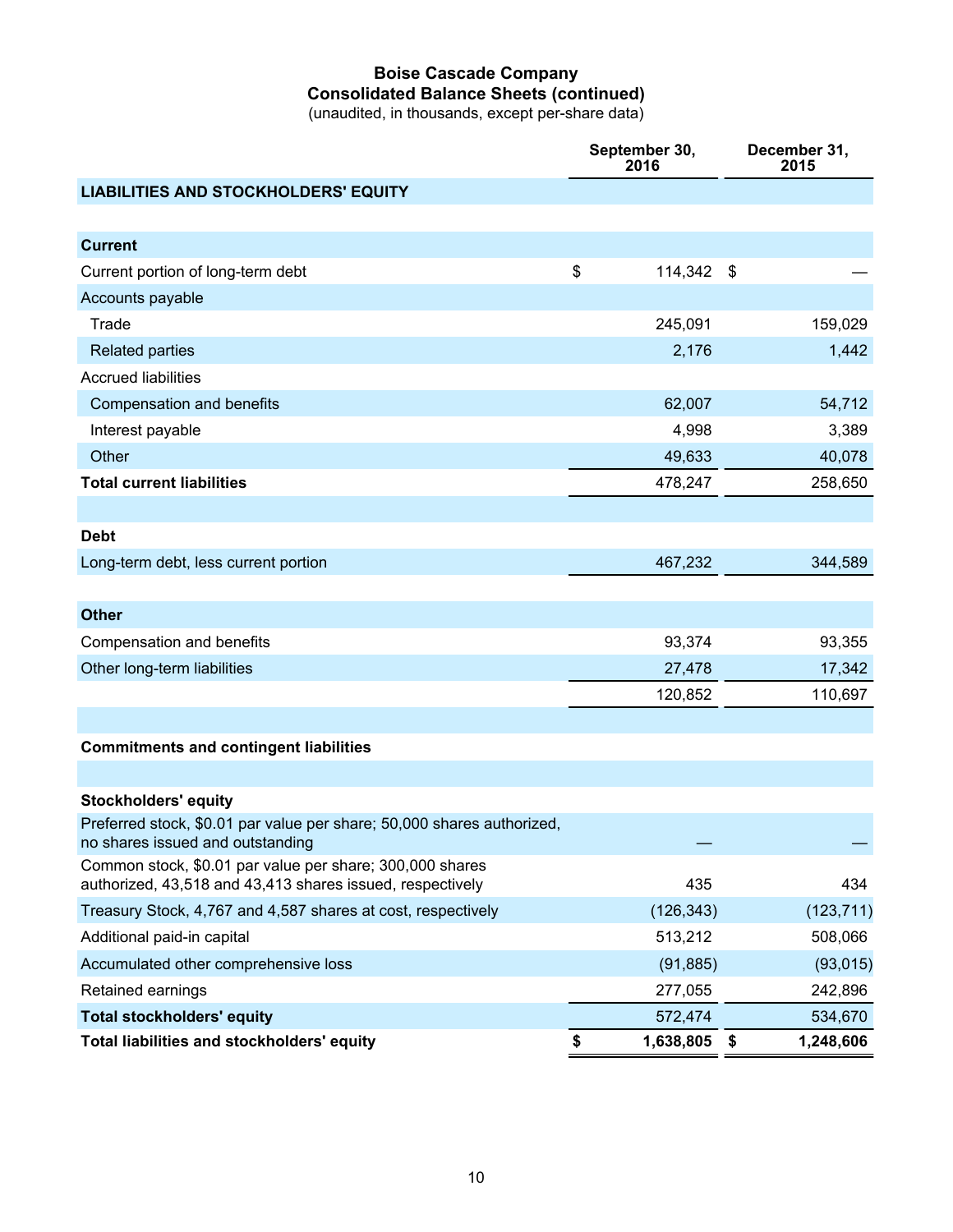## **Boise Cascade Company Consolidated Statements of Cash Flows**

(unaudited, in thousands)

|                                                                                | <b>Nine Months Ended</b> |              |    |           |  |
|--------------------------------------------------------------------------------|--------------------------|--------------|----|-----------|--|
|                                                                                |                          | September 30 |    |           |  |
|                                                                                |                          | 2016         |    | 2015      |  |
| Cash provided by (used for) operations                                         |                          |              |    |           |  |
| Net income                                                                     | \$                       | 34,159       | \$ | 49,854    |  |
| Items in net income not using (providing) cash                                 |                          |              |    |           |  |
| Depreciation and amortization, including deferred financing costs<br>and other |                          | 54,609       |    | 42,314    |  |
| Stock-based compensation                                                       |                          | 5,980        |    | 4,330     |  |
| Pension expense                                                                |                          | 1,749        |    | 2,844     |  |
| Deferred income taxes                                                          |                          | 7,008        |    | 20,722    |  |
| Change in fair value of interest rate swaps                                    |                          | 765          |    |           |  |
| Other                                                                          |                          | 67           |    | (1, 853)  |  |
| Loss on extinguishment of debt                                                 |                          | 9,525        |    |           |  |
| Decrease (increase) in working capital, net of acquisitions                    |                          |              |    |           |  |
| Receivables                                                                    |                          | (62, 794)    |    | (59, 381) |  |
| Inventories                                                                    |                          | (48, 362)    |    | (10, 154) |  |
| Prepaid expenses and other                                                     |                          | (3,678)      |    | (2, 241)  |  |
| Accounts payable and accrued liabilities                                       |                          | 102,313      |    | 76,485    |  |
| Pension contributions                                                          |                          | (3,338)      |    | (53, 701) |  |
| Income taxes payable                                                           |                          | 13,623       |    | 13,489    |  |
| Restricted cash deposits with trustee for interest payments                    |                          | (3,681)      |    |           |  |
| Other                                                                          |                          | 5,309        |    | (4, 782)  |  |
| Net cash provided by operations                                                |                          | 113,254      |    | 77,926    |  |
| Cash provided by (used for) investment                                         |                          |              |    |           |  |
| Expenditures for property and equipment                                        |                          | (55, 426)    |    | (56, 698) |  |
| Acquisitions of businesses and facilities                                      |                          | (215,900)    |    |           |  |
| Proceeds from sales of assets and other                                        |                          | 546          |    | 2,959     |  |
| Net cash used for investment                                                   |                          | (270, 780)   |    | (53, 739) |  |
| Cash provided by (used for) financing                                          |                          |              |    |           |  |
| Borrowings of long-term debt, including revolving credit facility              |                          | 835,000      |    | 50,000    |  |
| Payments on long-term debt, including revolving credit facility                |                          | (602,096)    |    |           |  |
| Restricted cash deposits with trustee for debt payments                        |                          | (119, 175)   |    |           |  |
| Treasury stock purchased                                                       |                          | (2,632)      |    | (23, 711) |  |
| Financing costs                                                                |                          | (6, 319)     |    | (702)     |  |
| Tax withholding payments on stock-based awards                                 |                          | (383)        |    | (1, 160)  |  |
| Other                                                                          |                          | (181)        |    | 621       |  |
| Net cash provided by financing                                                 |                          | 104,214      |    | 25,048    |  |
| Net increase (decrease) in cash and cash equivalents                           |                          | (53, 312)    |    | 49,235    |  |
|                                                                                |                          |              |    |           |  |
| Balance at beginning of the period                                             |                          | 184,496      |    | 163,549   |  |
| Balance at end of the period                                                   | \$                       | 131,184      | \$ | 212,784   |  |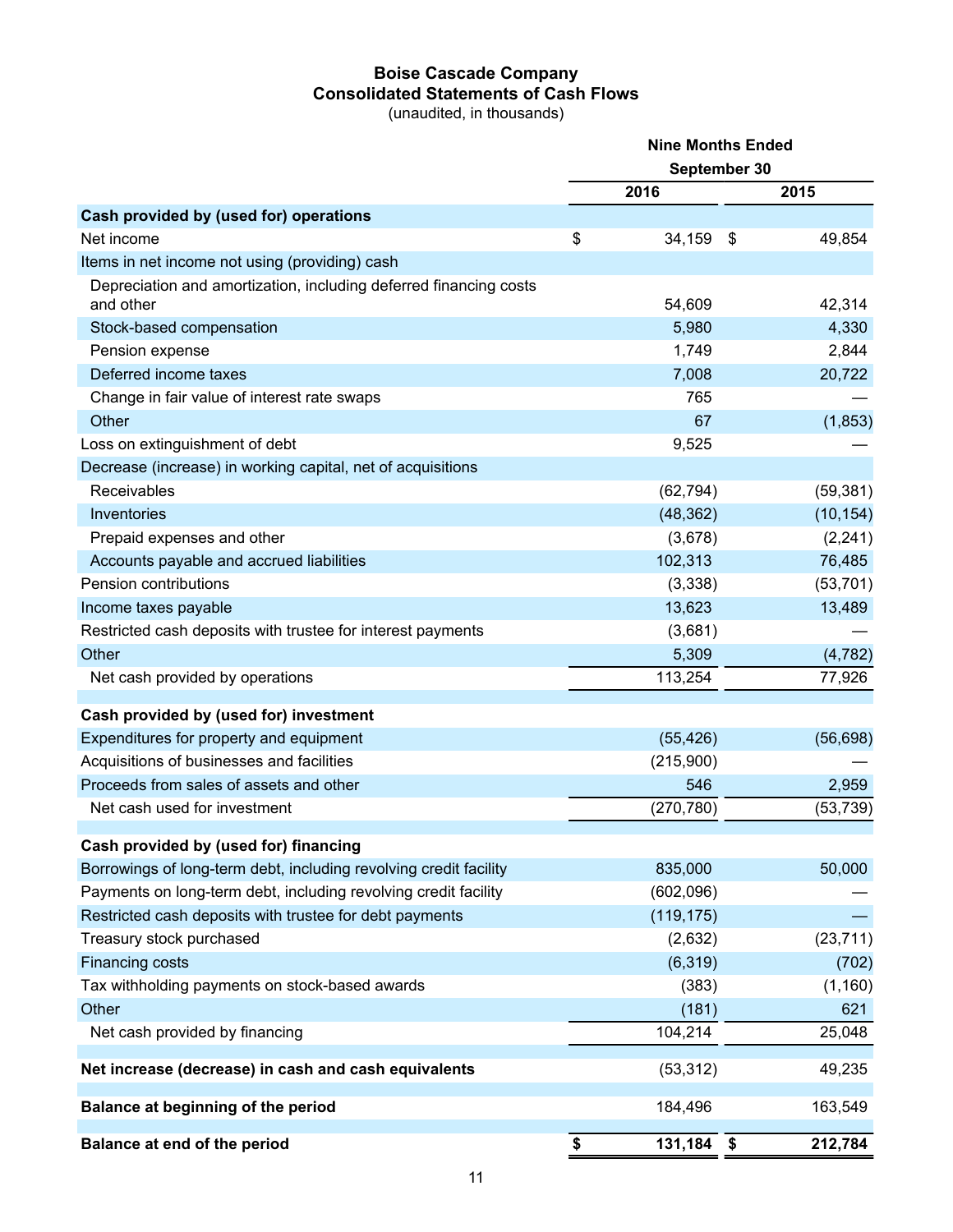### **Summary Notes to Consolidated Financial Statements and Segment Information**

The Consolidated Statements of Operations, Segment Statements of Operations, Consolidated Balance Sheets, Consolidated Statements of Cash Flows, and Segment Information do not include all Notes to Consolidated Financial Statements and should be read in conjunction with the Company's 2015 Form 10-K and the Company's other filings with the Securities and Exchange Commission. Net income for all periods presented involved estimates and accruals.

(a) EBITDA represents income before interest (interest expense, interest income, change in fair value of interest rate swaps, and loss on extinguishment of debt), income taxes, and depreciation and amortization. The following table reconciles net income to EBITDA for the three months ended September 30, 2016 and 2015, and June 30, 2016, and the nine months ended September 30, 2016 and 2015:

|                                                | <b>Three Months Ended</b> |                           |                |        |               |                 |      | <b>Nine Months Ended</b> |     |         |  |  |
|------------------------------------------------|---------------------------|---------------------------|----------------|--------|---------------|-----------------|------|--------------------------|-----|---------|--|--|
|                                                | September 30              |                           |                |        |               | <b>June 30,</b> |      | September 30             |     |         |  |  |
|                                                | 2016                      |                           | 2015           |        |               | 2016            | 2016 |                          |     | 2015    |  |  |
|                                                |                           | (unaudited, in thousands) |                |        |               |                 |      |                          |     |         |  |  |
| Net income                                     | $\frac{1}{2}$             | 9,981                     | $\mathfrak{F}$ | 22,007 | <sup>\$</sup> | 19,228          | \$   | 34,159                   | -\$ | 49,854  |  |  |
| Interest expense                               |                           | 7,135                     |                | 5,729  |               | 6,427           |      | 19,364                   |     | 16,801  |  |  |
| Interest income                                |                           | (60)                      |                | (73)   |               | (27)            |      | (236)                    |     | (221)   |  |  |
| Change in fair value of interest rate<br>swaps |                           | (836)                     |                |        |               | 1,532           |      | 765                      |     |         |  |  |
| Loss on extinguishment of debt                 |                           | 9,525                     |                |        |               |                 |      | 9,525                    |     |         |  |  |
| Income tax provision                           |                           | 5,522                     |                | 12,629 |               | 10,735          |      | 19,188                   |     | 28,839  |  |  |
| Depreciation and amortization                  |                           | 19,459                    |                | 14,249 |               | 18,552          |      | 53,249                   |     | 41,117  |  |  |
| <b>EBITDA</b>                                  |                           | 50,726                    |                | 54,541 | \$            | 56,447          |      | 136,014                  | S   | 136,390 |  |  |